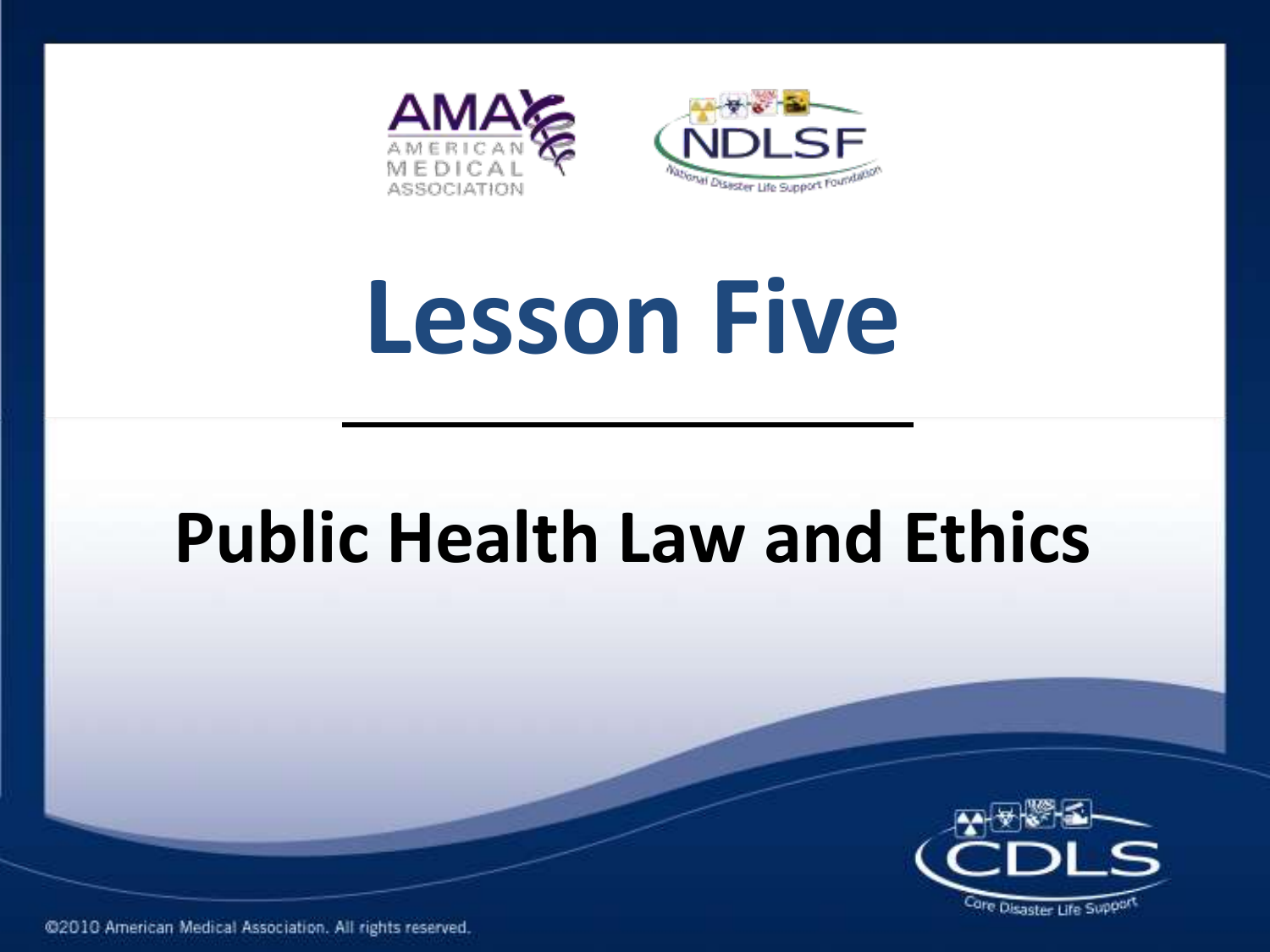## **Lesson Learning Objectives**

*Given a disaster or public health emergency:*

- Identify ethical issues that could be encountered by health professionals and other responders
- Identify legal and regulatory issues that may impact the ability of health professionals and others to render assistance
- Identify police powers that may be used by local authorities to protect public health and safety
- Match legislation and legal terms with the most appropriate description

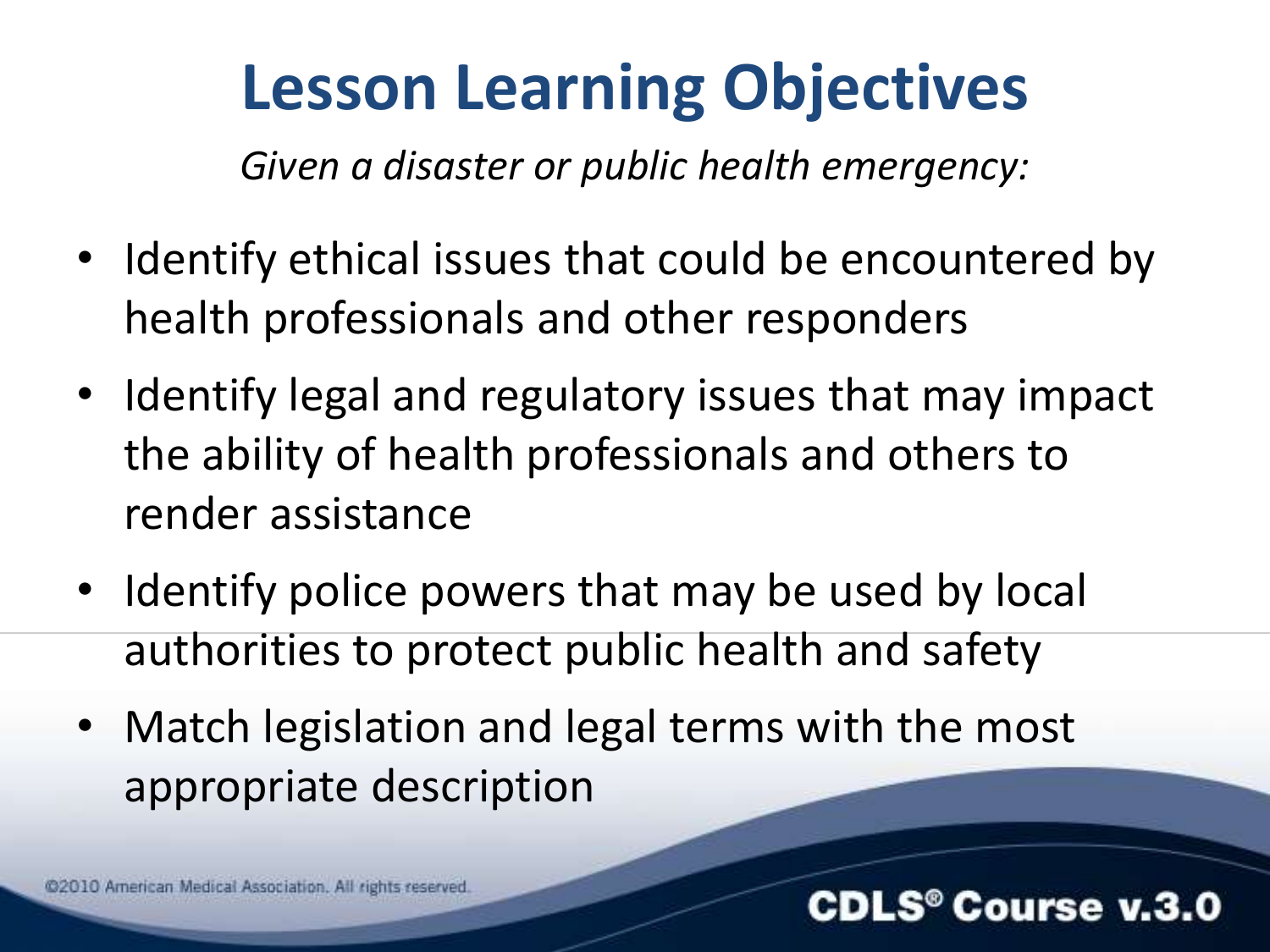

@2010 American Medical Association. All rights reserved.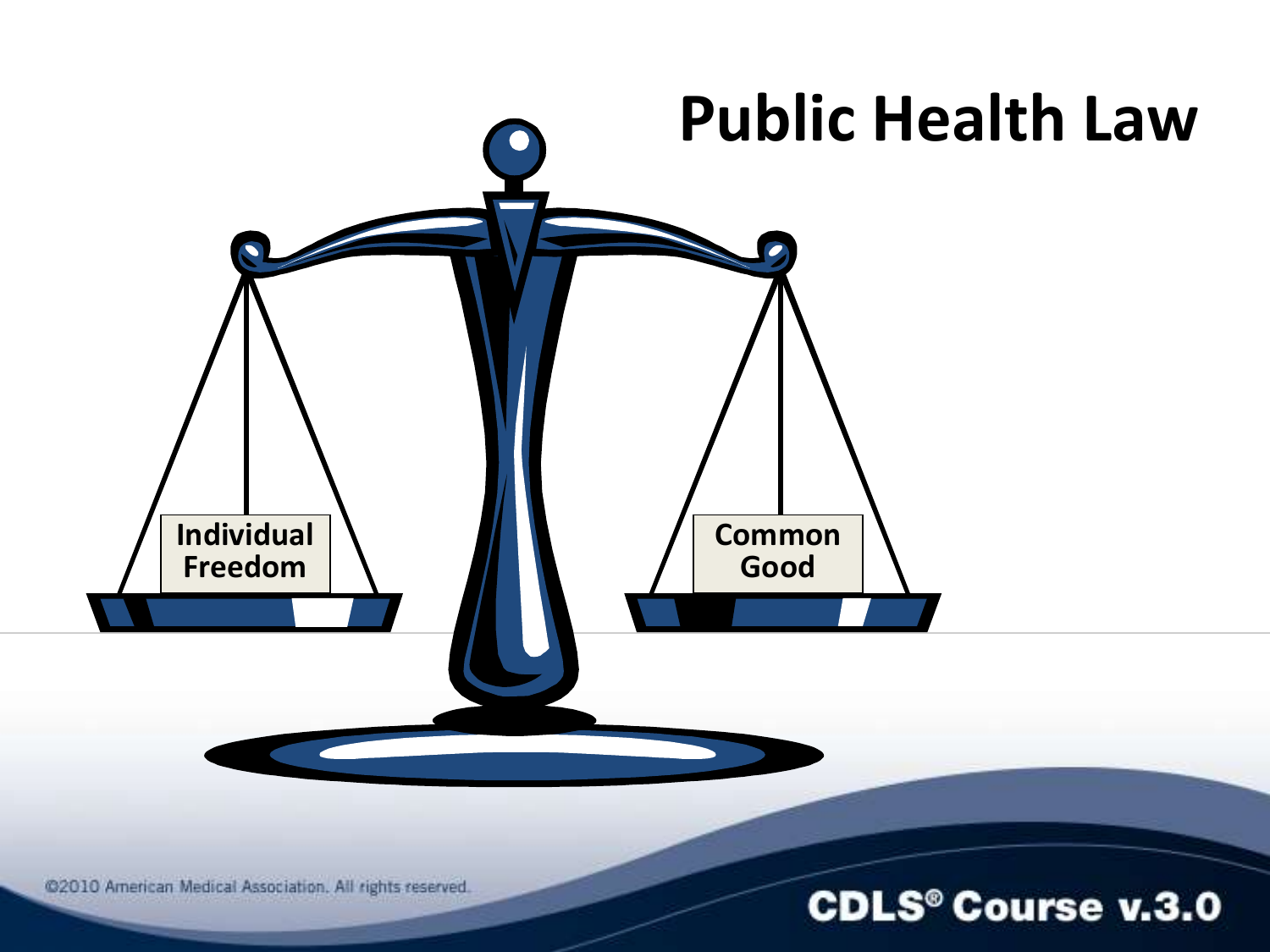## **Ethical Concerns in Disaster**

Who to vaccinate first in a pandemic?

Who to evacuate first?

When to convert from rescue to recovery?

Who to provide limited resources (eg, ventilator)?

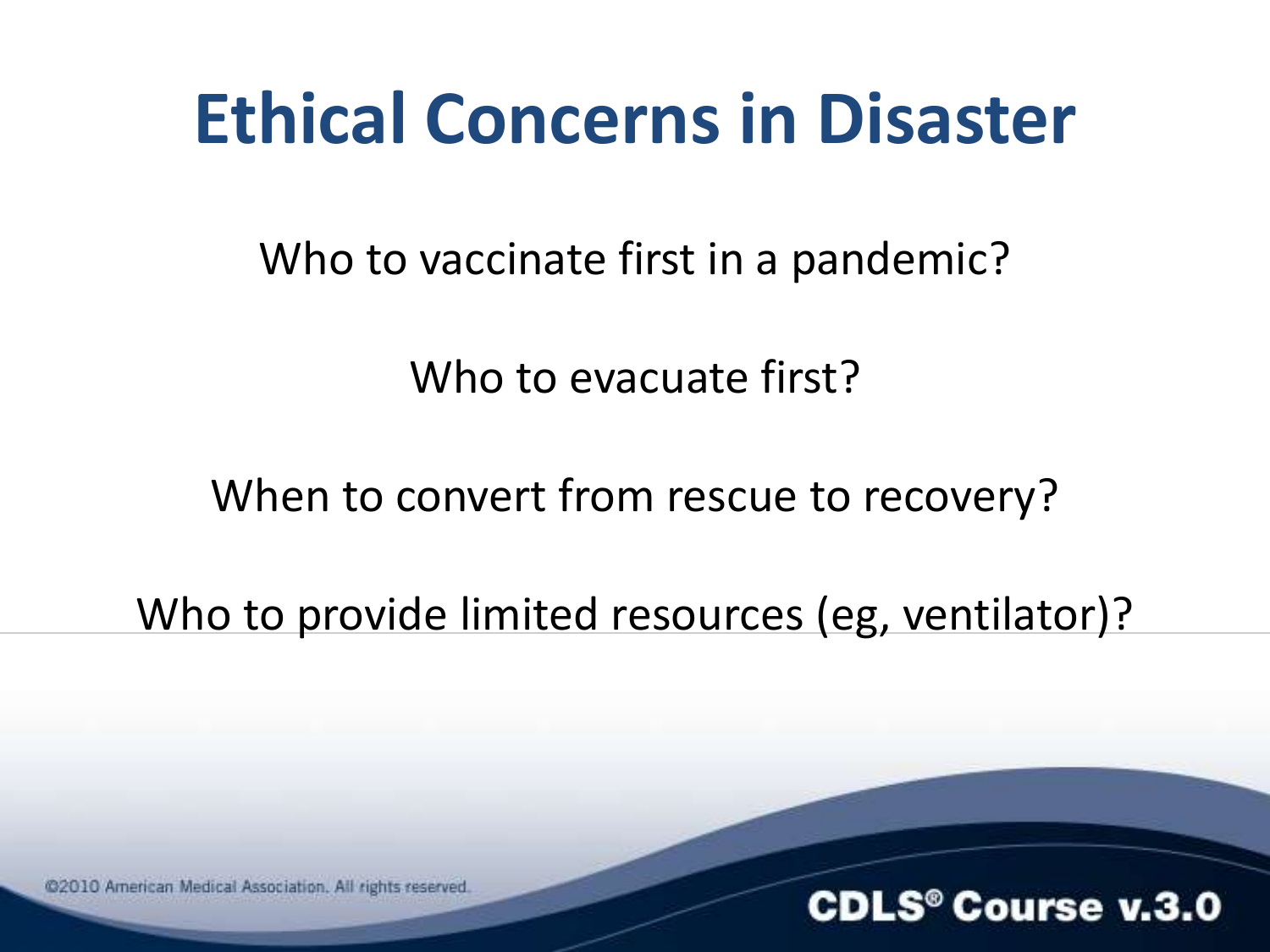## **Ethical Principles**

- 1. Principle of autonomy: individuals' right to selfdetermination
- 2. Principle of beneficence: duty to promote public welfare
- 3. Principle of non-maleficence: avoid harm to patients and communities
- 4. Principle of justice: equitable distribution of benefits and risks

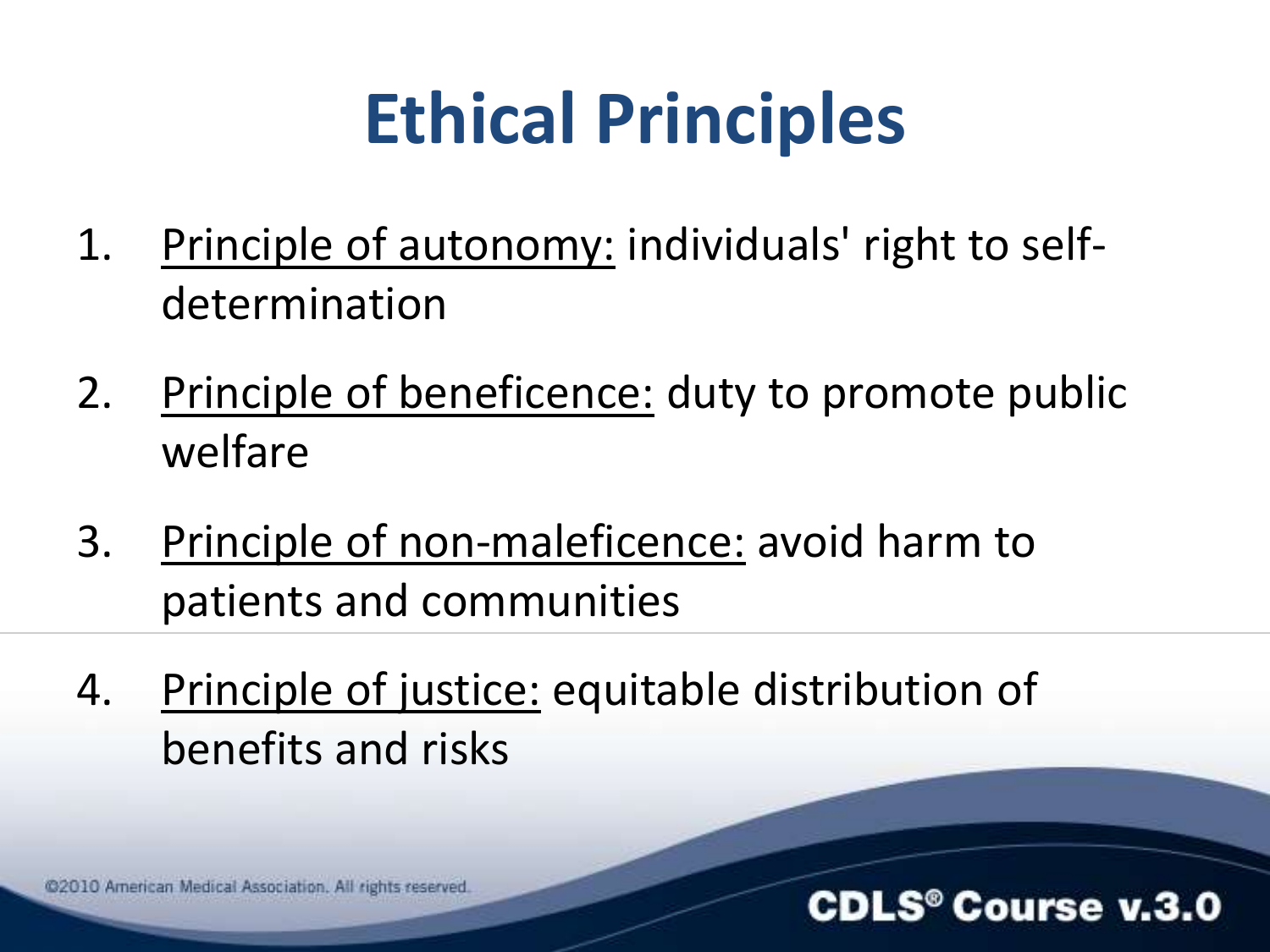## **Sources of Powers and Limits**



@2010 American Medical Association. All rights reserved.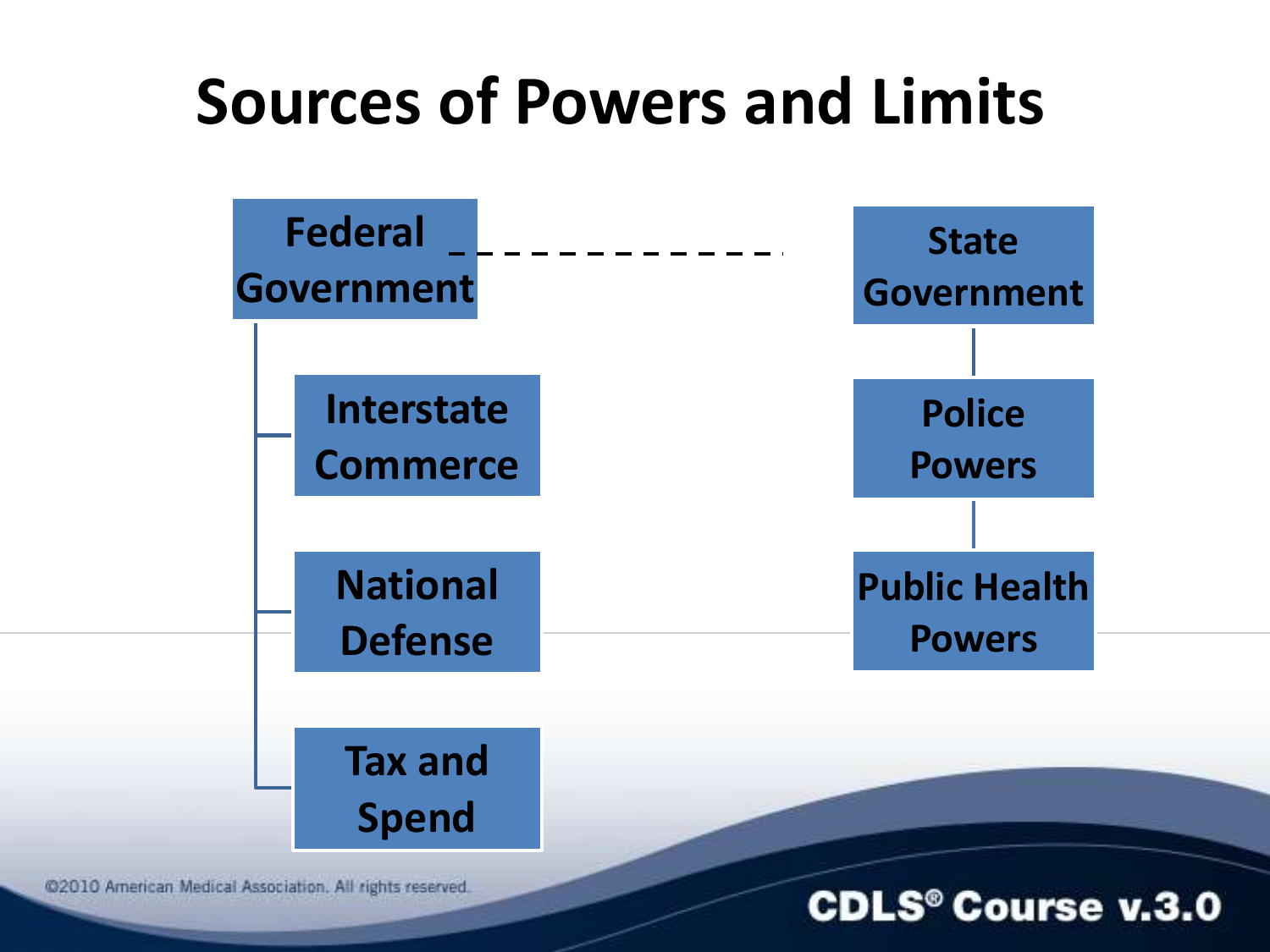## **Police Powers Include Public Health Powers**

Authority of government to impose restrictions on rights and enact measures to protect health, safety, and welfare of citizens, including the public's health:

- Surveillance
- Reporting
- Vaccination
- Isolation
- Treatment
- Social distancing measures
- Evacuation
- Powers over property

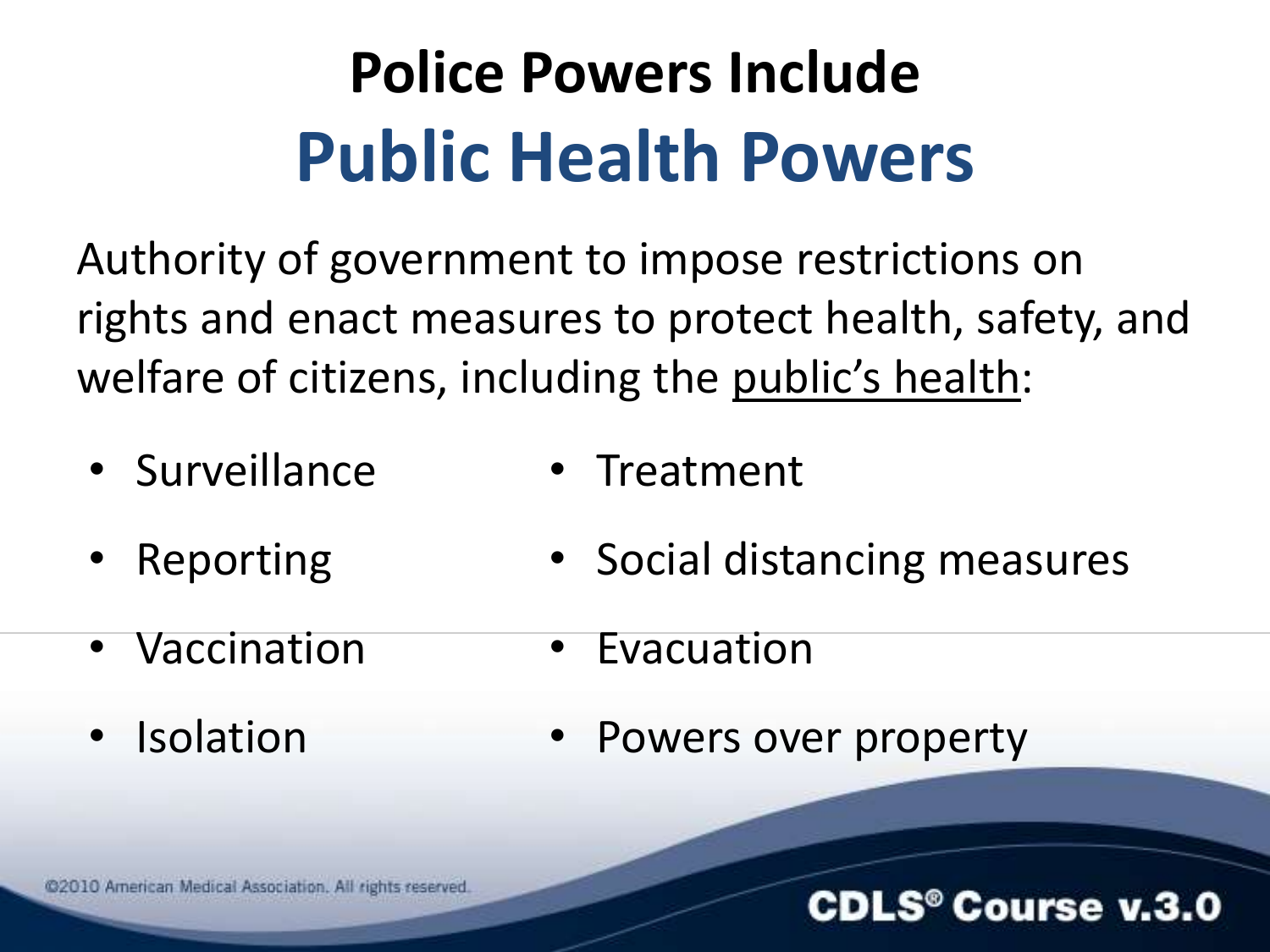## **Public Health Laws- Example**

| <b>South Dakota</b><br><b>Codified Laws</b> | <b>Subject</b>                                                               |
|---------------------------------------------|------------------------------------------------------------------------------|
| <b>Public Health</b>                        |                                                                              |
| 34-22-41.2                                  | Statewide emergency registry volunteer- immunity from civil<br>liability     |
| $34 - 22 - 42$                              | Secretary may declare public health emergency- Contents of<br>order          |
| <b>Emergency Management</b>                 |                                                                              |
| $33 - 15 - 8$                               | Authority of Governor in time of disaster, terrorist attack, or<br>emergency |

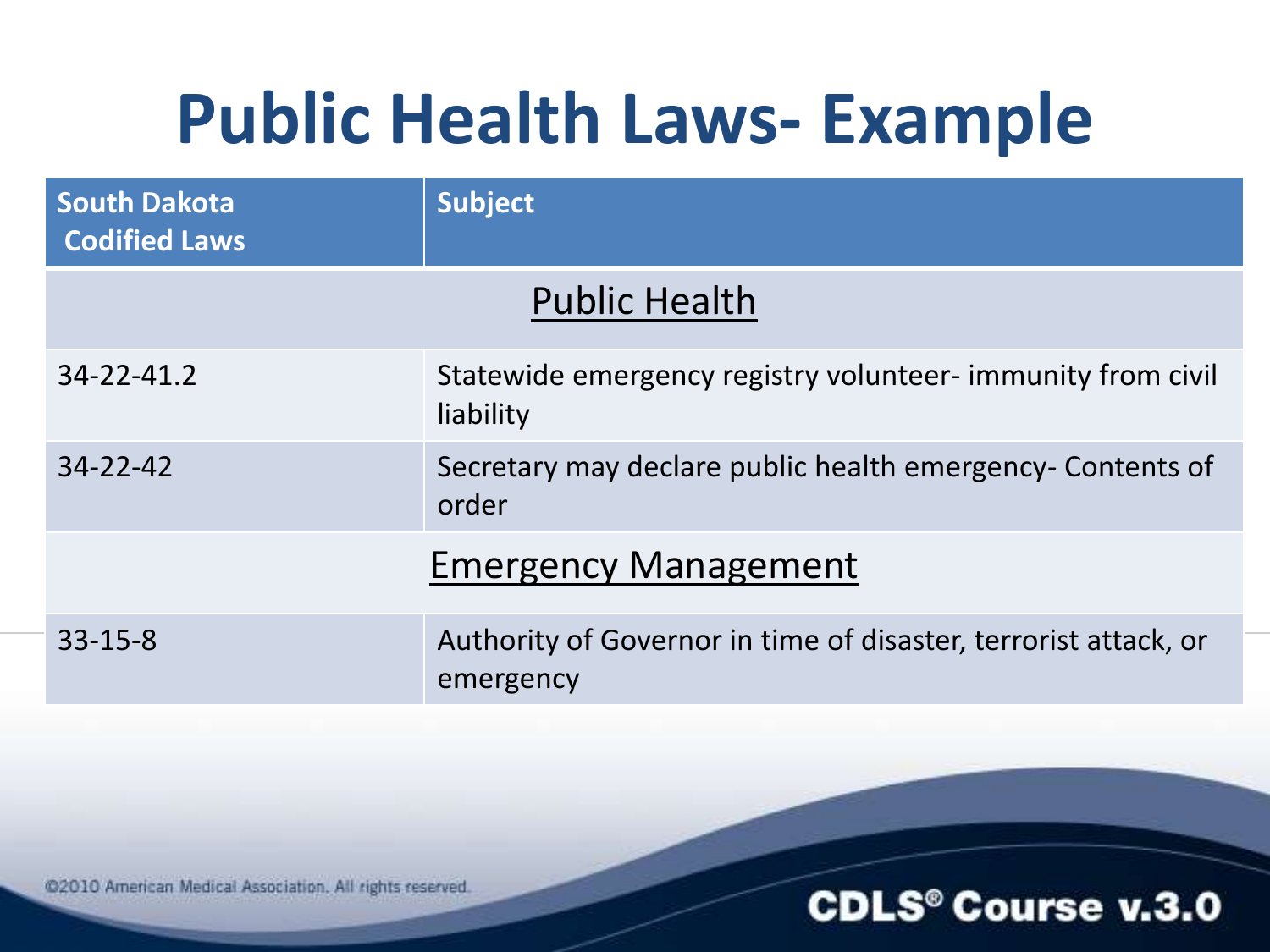## **Legal and Regulatory Issues for Health Professionals during a Disaster**



- License reciprocity
- Scope of practice
- Standards of care
	- Have they changed?
- Liability concerns
- Workers' compensation

### **CDLS<sup>®</sup> Course v.3.0**

Marty Bahamonde/FEMA Marty Bahamonde/FEMA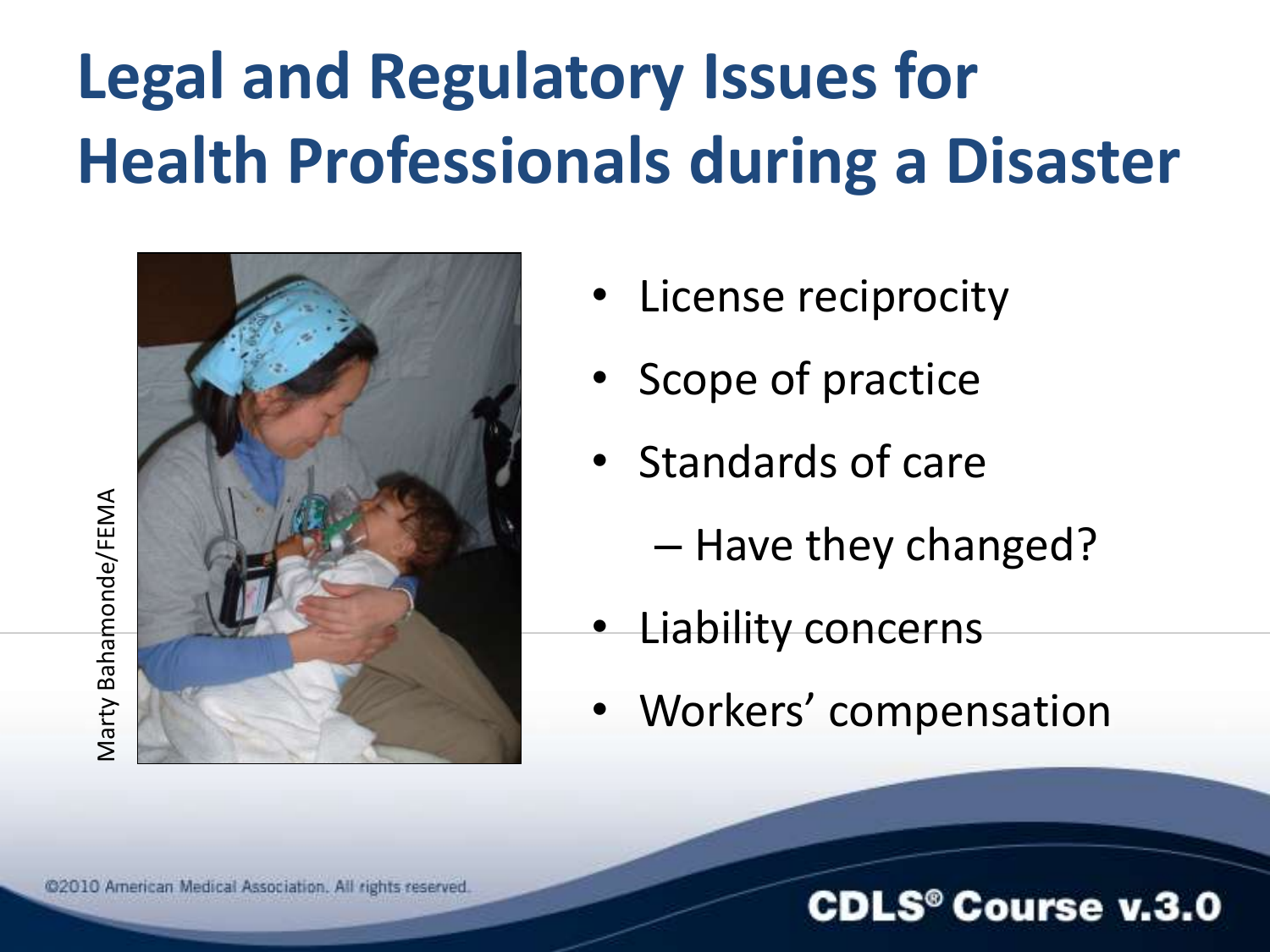## **HSPD-21 (2007)**

### **Homeland Security Presidential Directive - 21**

Establishes national strategy for public health and medical preparedness

Four critical components:

- 1. Biosurveillance
- 2. Countermeasure stockpiling and distribution
- 3. Mass casualty care
- 4. Community resilience

@2010 American Medical Association. All rights reserved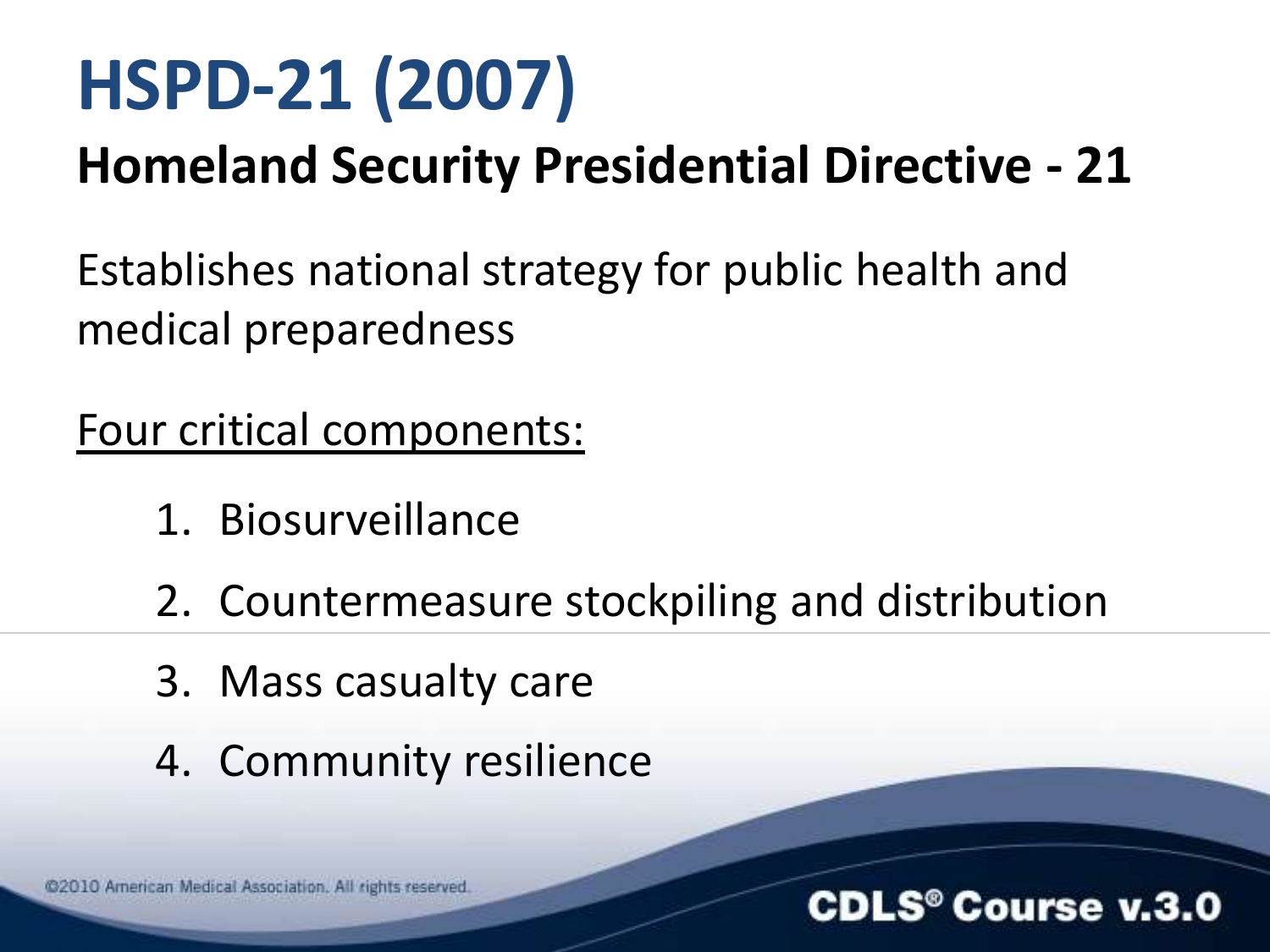## **Laboratory Response Network (LRN)**

Maintain integrated network of state and local laboratories able to respond to bioterrorism, chemical terrorism, and other public health emergencies

## **Strategic National Stockpile (SNS)**

National repository of antibiotics, chemical antidotes, antitoxins, life-support medications, IV administration, airway maintenance supplies, and medical/surgical items

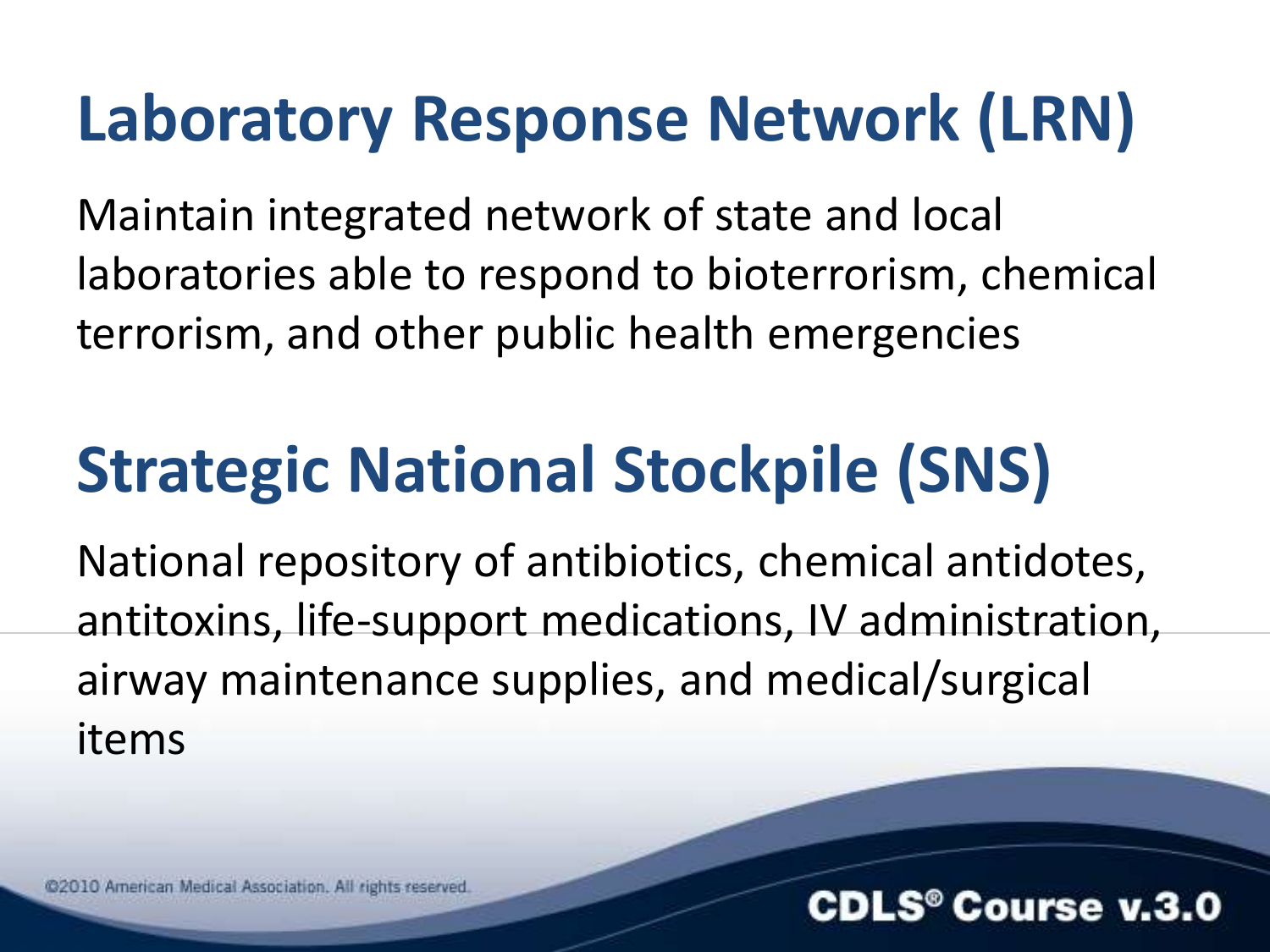## **SD DOH State Stockpile**



@2010 American Medical Association. All rights reserved.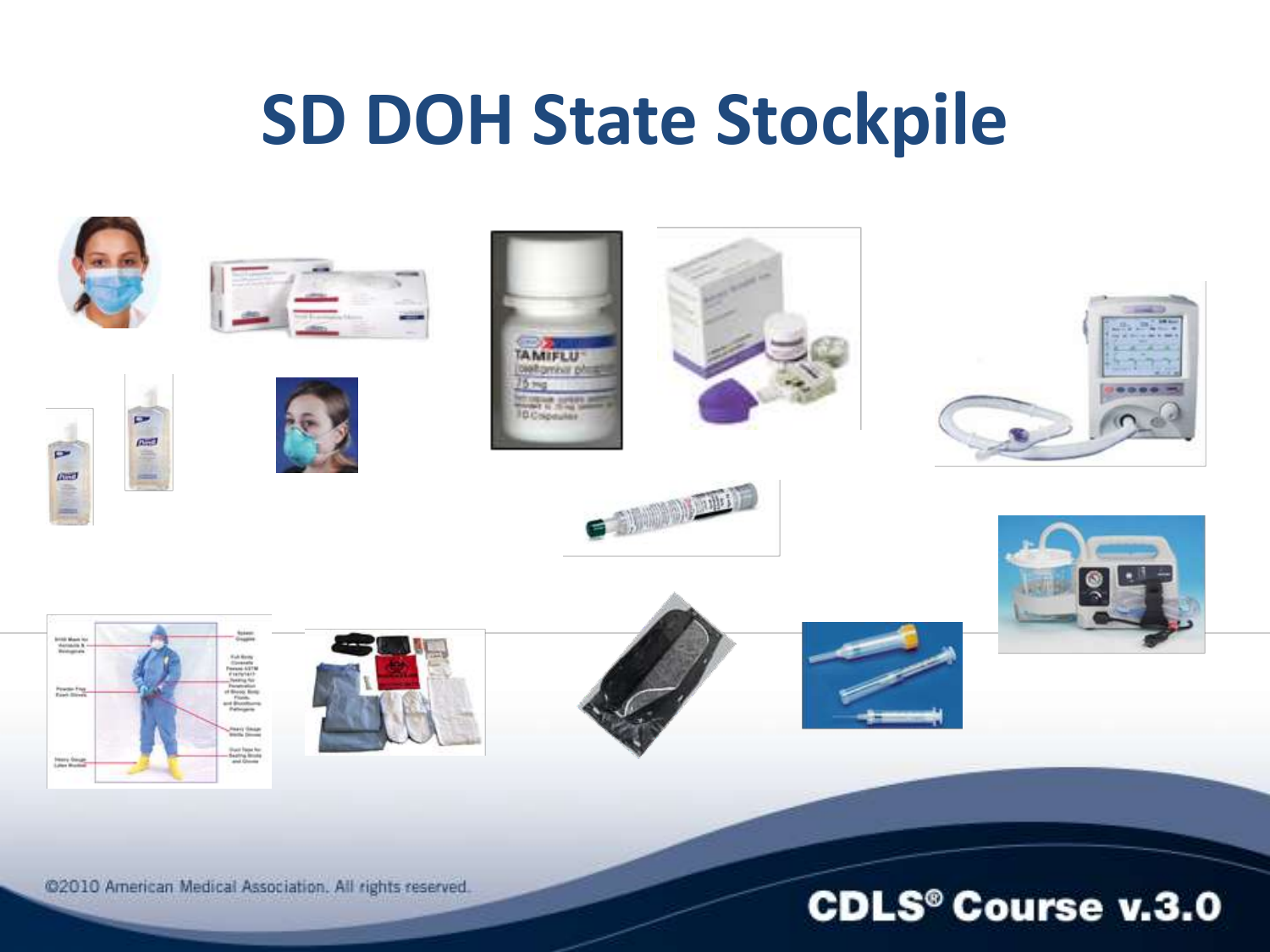### **SD Chempack - 7 Cache Locations, 8 Containers**

### **3 Hospital Caches & 5 EMS Caches**



**Aberdeen Hospital** 500 **Mitchell EMS** 1 500 **Pierre EMS** 1 500 **Rapid City Hospital & EMS**  $1,000$ **Sioux Falls Hospital & EMS** 1,000 **Watertown I EMS** 1 500

**City Cache Type # Treat**

**Atropen**

**Diazepam Auto Injector**

**Bulk Drug Atropine 2 PAM Cl Diazepam**

#### **Chempack** *(Chemical-Package)*

- **Contains Nerve Agent antidotes**
- **Each Chempack Container treats approximately 500 patients**
- **There are 8 Chempack containers in South Dakota**
- **Can also be used for Organophosphate poisoning** *(pesticides)*

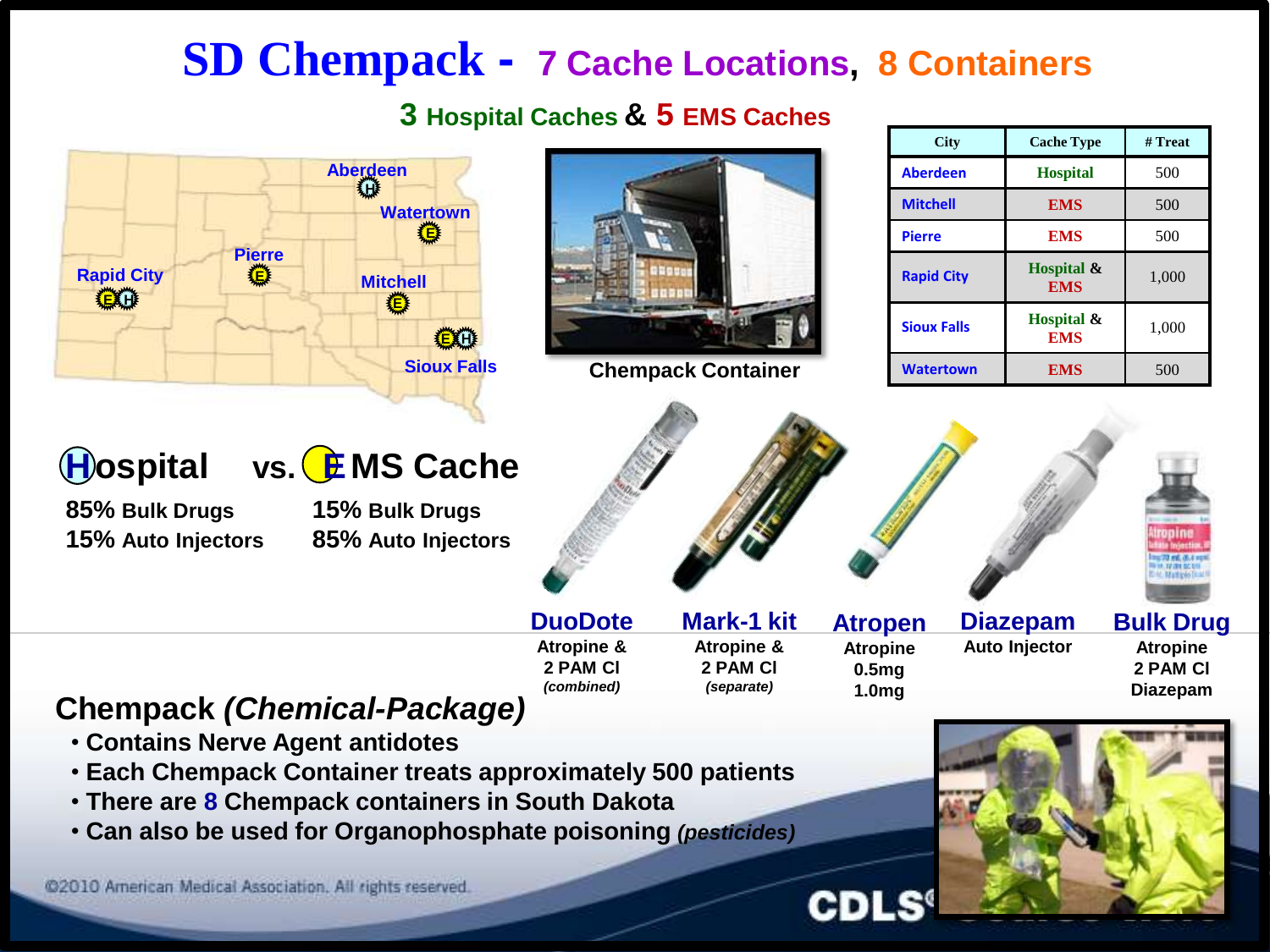## **Lesson Summary**

- State and local public health leaders need a defined set of legal and ethical principles to guide decision making
- These principles, according to an all-hazards approach, are adaptable to various public health emergencies.